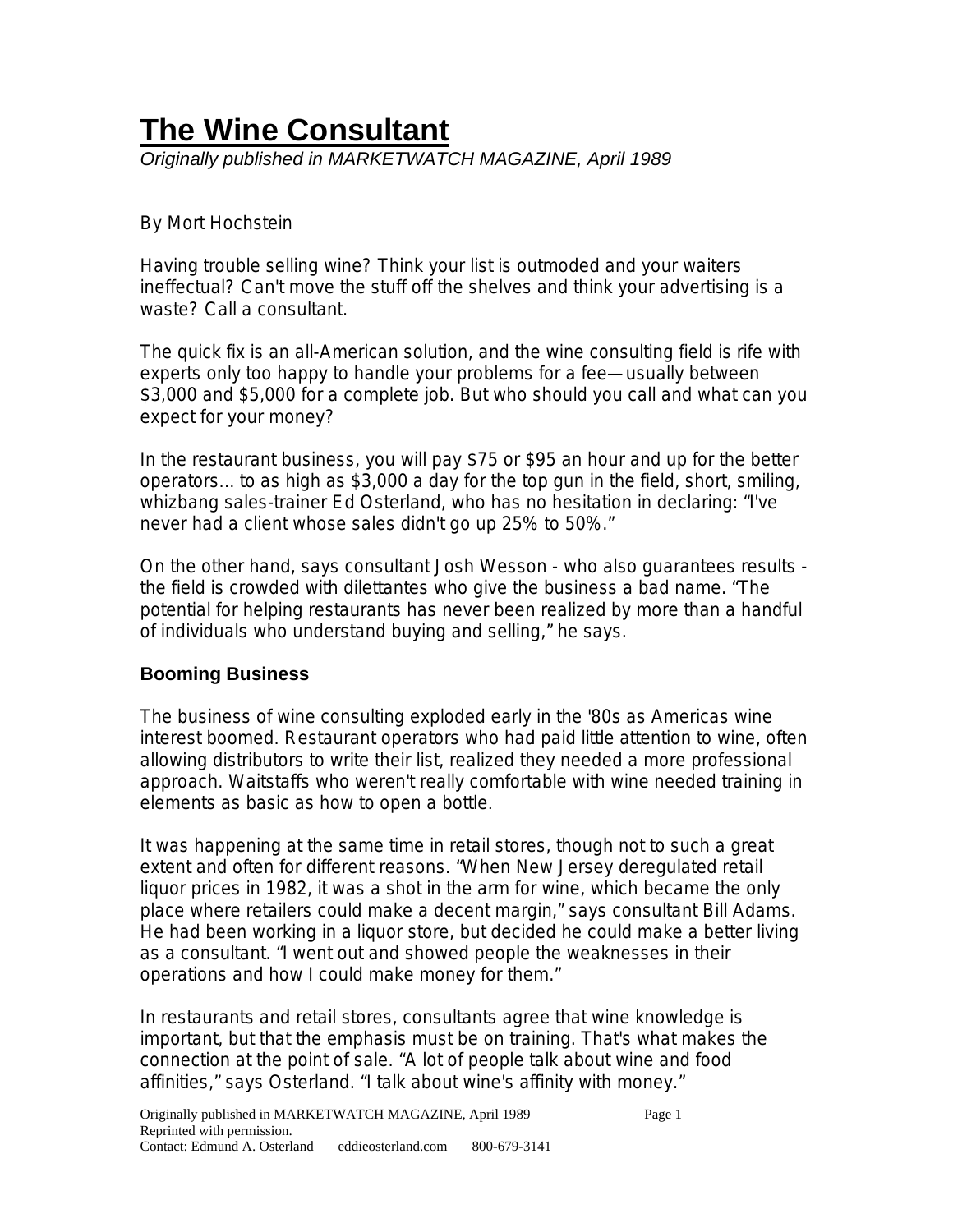He believes that depletions occur in direct proportion to waitstaff training. "An owner, operator or distributor can put together a great wine list with all the desirable elements, but they are sold where the waiter meets the customer If that waiter is weak on wine selling knowledge, he's going to push margaritas."

His program focuses on making wholesalers better trainers, with the profit incentive as the prime mover for everyone. "Waitstaffs don't care about wine," he says. "They want to know what's going to put money in their pocket."

Osterland takes on few individual operators, preferring to deliver his message to huge groups of hotel and restaurant serving staff, owners, wholesalers and distributors. At the same time, his video image is teaching wine sales several times a week in any number of cities on tapes he's produced for Joseph E. Seagram and Heublein. With 50,000 miles alone on United this year, he is traveling almost every day from his base in San Diego, where he moved recently from Manhattan.

His compatriots in this suddenly burgeoning wine consulting business are also on the go. Kevin Zraly, the Windows On The World wunderkind, has been spreading his gospel recently before wholesaler groups in New York and North Carolina and at sea aboard the QE-2, Holland American and Royal Viking Lines, in addition to appearances to The Wine Spectator, the National Restaurant Association and the Culinary Institute of America.

Wesson, who cashed in quickly on in public attention he won a few years ago as winner of the first French Sommelier contest, is another frequent traveler. He works both coasts in places as diverse as Disneyworld in Florida and supersophisticated Regine's in Manhattan.

Osterland, Zraly and Wesson are tops in their field, and all three are so busy that they take on only the most "interesting' assignments (spell that lucrative) and frequently farm out projects to other consultants.

#### **Planned Obsolescence**

The ideal consultant says Manhattan restaurant specialist Clark Wolf, "works to make himself obsolete." But that doesn't happen frequently in an industry with high turnover, despite the best intentions.

Wesson, who is cutting back on wine consulting to pursue other food and wine related ventures, says it doesn't happen unless the consultant charges enough up-front to do a thorough job. "Wine consultants have created a methadone maintenance program for their clients, who end up going into withdrawal when they leave. The relationship often peters out into a vague and ill-defined series of costs and Few benefits that can be ascribed to those costs."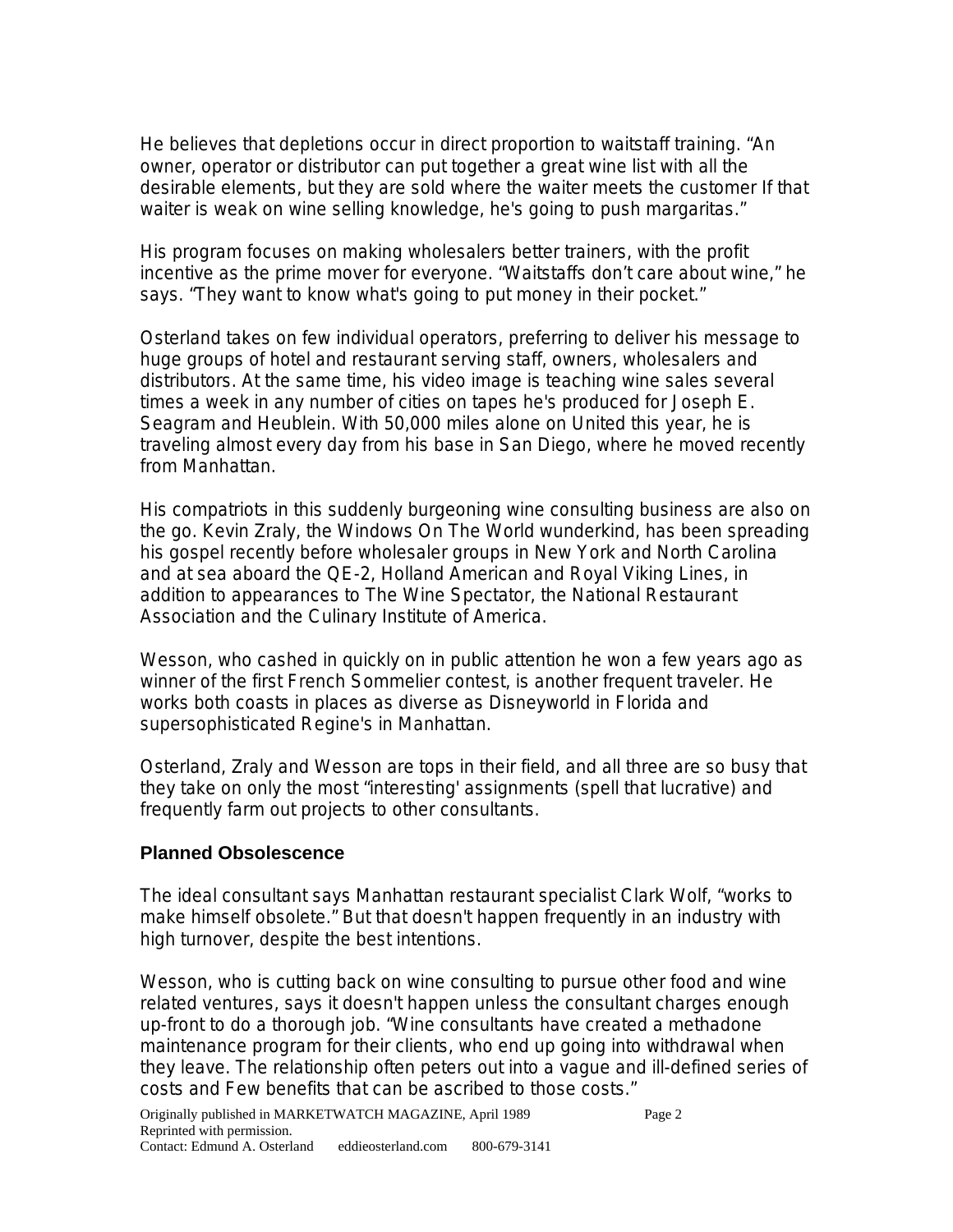The best way to ensure that the consultant has produced ongoing benefits is staff training, both the waitstaff and management. In Dallas, Diane Teitelbaum a 15 year veteran of both restaurant and retail operations, calls training that leads to continuity integral to a successful program. "If I'm doing an opening, writing a list doing systems. I must do the training. Its part of the package and its vital."

Osterland carries the idea even further "I won't take a restaurant unless they'll give me someone I can teach to wear a trainer's cap. Most clients will call me in quarterly to recharge the crew, but when I'm not around, my man Friday should be doing the job."

John Dayton, partner with chef Steve Pyles in Dallas' Routh Street Cafe feels the best time to use a consultant is at start-up. "We relied on Becky Murphy quite heavily early on when we opened, in terms of developing the list and contracting with purveyors," says Dayton. "Although Steve and I and our key people are now more knowledgeable, she was and continues to be of great help."

At Alioto's in San Francisco, Nunzio Alioto credits consultant Ronn Weigand with developing a wine server program that has multiplied sales three or four times. "It was a zoo before that with our wine list changing frequently, trying to train waiters who might not be there the next week. Now we train two or three key people."

Just what can happen to a program, given the normal attrition in a restaurant, is illustrated by a job Osterland and Steve Fox, a Manhattan consultant who specializes in wine buying, did for the Plaza Hotel in late 1982. Osterland worked with the staff on selling procedures in training sessions that lasted several months, Fox did the wine list and together they created a program that boosted Plaza wine sales by more than 35%. Last year they were back again, undoing the inevitable damage caused by a rapid turnover of waiters and food and beverage directors. Both jobs were in the mid-five figure bracket, but Plaza management obviously recognized the deterioration and the need for revitalization.

Fox, like many figures in the New York wine field today, is an alumnus of the Kevin Zraly wine steward program, having worked as staff trainer, sommelier, cellarmaster and buyer at Windows On The World At one time, his Wine Central firm controlled more than half a million dollars a year in buying power for the Warner Le Roy restaurants, Tavern On The Green, the now defunct Maxwell's Plum in New York and the Potomac in Washington.

A specialist in buying and sourcing, Fox's current client list includes a half dozen of Manhattan's most wine-conscious restaurants. He recently completed a job with Charlie Trotters, a referral from Osterland. He trained staff, videotaped eight hours of lessons in the restaurant, revised pricing, set up wine controls and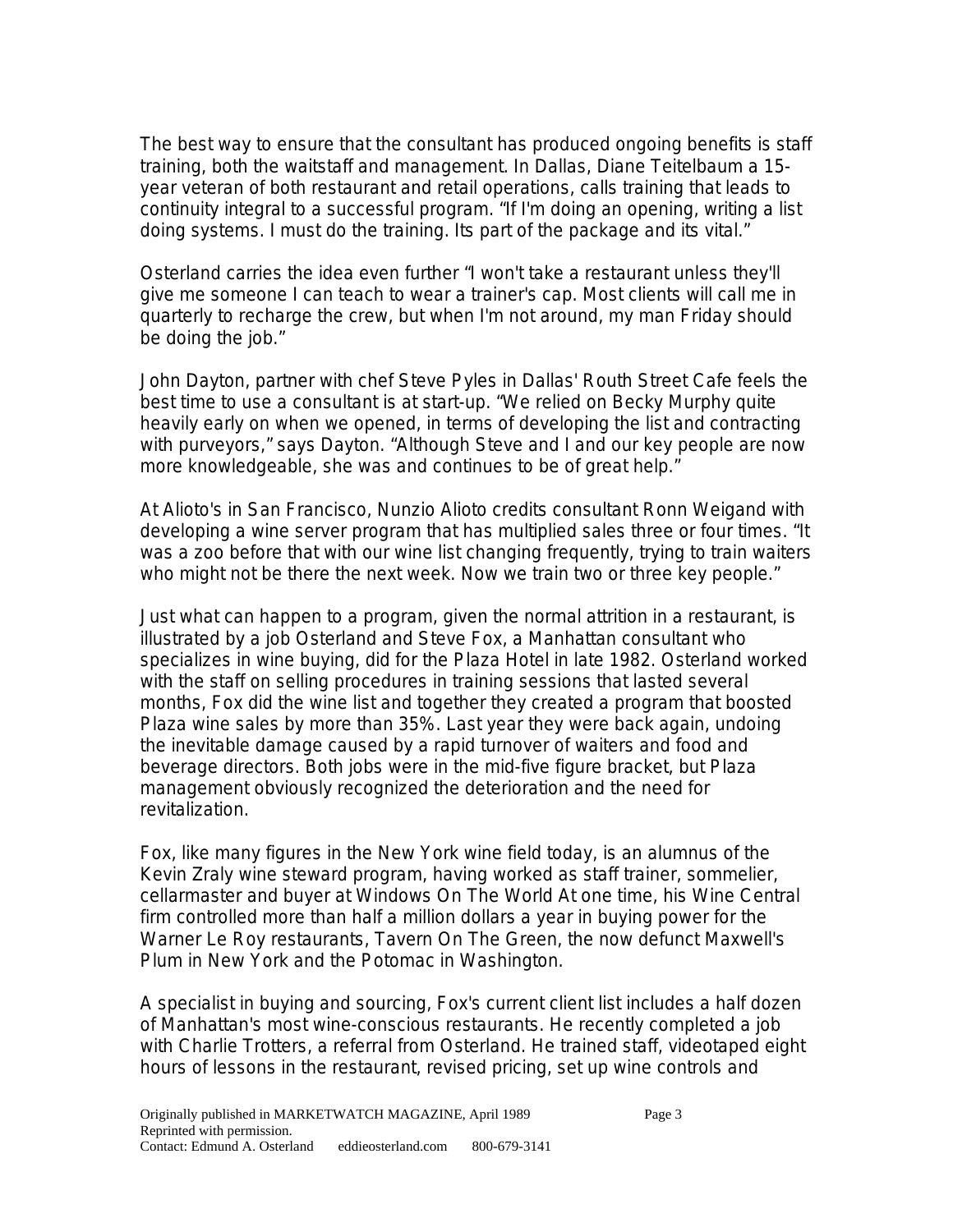systems, including a profitability analysis program, and revised the list to include one short form and one full list for discriminating buyers.

Lisa Trotter believes it was well worth the expense. "We had no (pricing) system when we started the restaurant. Some of the equipment we bought was wrong, and if we'd had Steve Fox at the beginning, life would have been a lot easier. It's great to be able to call on someone who has 10 to 15 years in the business and draw on that knowledge."

Wesson sets fees related to clients' goals. "I tie cost to benefits. If someone sells \$10,000 in wine every month and wants to increase that figure by 20%, they stand to make an additional \$24,000 (annually). So I calculate what a reliable return on investment would be. If I'm going to make somebody \$24,000, are they willing to pay me \$5,000 to make \$19,000 for them?"

"It's a risk-free situation. I promise clients that whatever I charge will be recouped within the first six months of our relationship or I return the difference."

#### **Retail Consultants**

Fees are much less on the retail store side. Adams, for instance, charges a minimum of \$200 to \$250 a day "I'm self-employed, I operate out of my home in New Brunswick, New Jersey, and I can afford to stay reasonable." Adams' primary affiliation is with The Wine Source, a 15-store New Jersey group, for whom he manages a portfolio of direct imports and exclusive items. He spends about two and a half days a week on the account, part of which is spent in counseling members.

His strong point, he says, is an ability work with key sources and spot markets to bring in wine at lower cost than through normal channels, and to "headhunt" rare wines for stores which lack the time and contacts. A writer as well as retailing specialist, he analyzes sales and operations, develops marketing plans and creates advertising and mailings.

There are few Adams types in the field, and most retail consultants function more as ad agencies. Paul Pacult, a New Yorker who turned BIG Y in rural western Massachusetts into a regional presence by convincing management to advertise in The New York Times and The Wine Spectator, is more typical of the breed. Pacult, who learned about direct mail and national advertising while working for Rod Strong at Windsor Sonoma Vineyard from 1971-1982, moved over to the retail side at Morrell's in New York for a year and then hung out his consultant's shingle.

"There was a niche to be filled in freeing retailers to buy and sell and letting a specialist handle advertising and direct mail. I'm not listed as an ad agency, but I